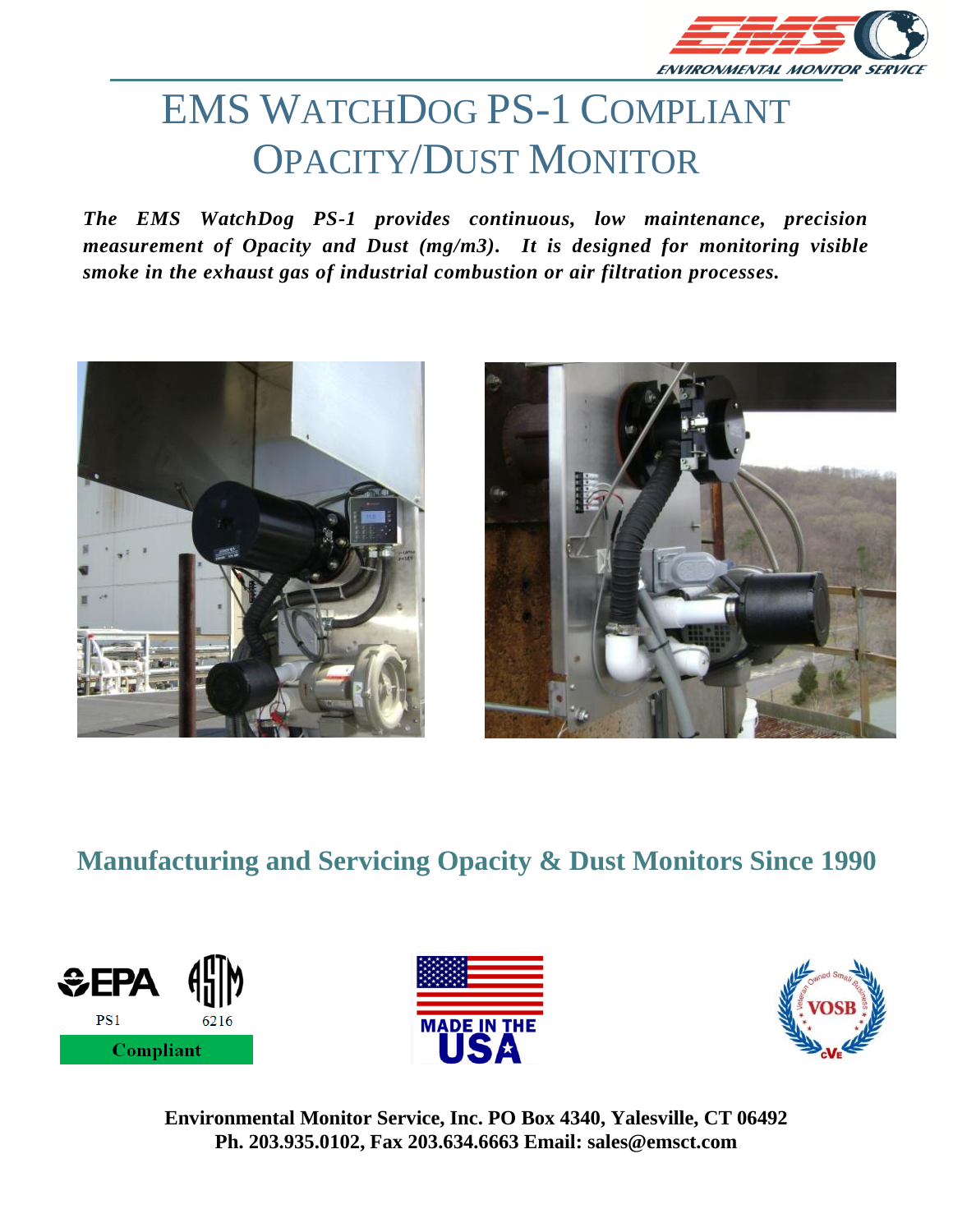

## EMS WATCHDOG PS-1 OPACITY & DUST **MONITOR**



Shown with Optional 5.7" Controller





### *Key Features*

- $\checkmark$  ASTM D 6216 and 40 CFR 60 PS-1 Compliant
- ✓ Microprocessor Controlled
- ✓RS485, Modbus Communication, Optional Ethernet and Wireless
- Dual beam measurement with Green LED Source
- $\checkmark$  Standar 4.3" Color Touch Screen User Interface
- ✓5 Numerical and 3 Trend Display Screen Choices
- $\checkmark$  User Selectable Output Definition of % Opacity, Dust or Optical Density.
- ◆ Automatic (Internal or External) and Manual On-Line Calibration
- Multiple Levels of Password Protected Settings and Diagnostics
- $\checkmark$  Meets PS-11 requirements

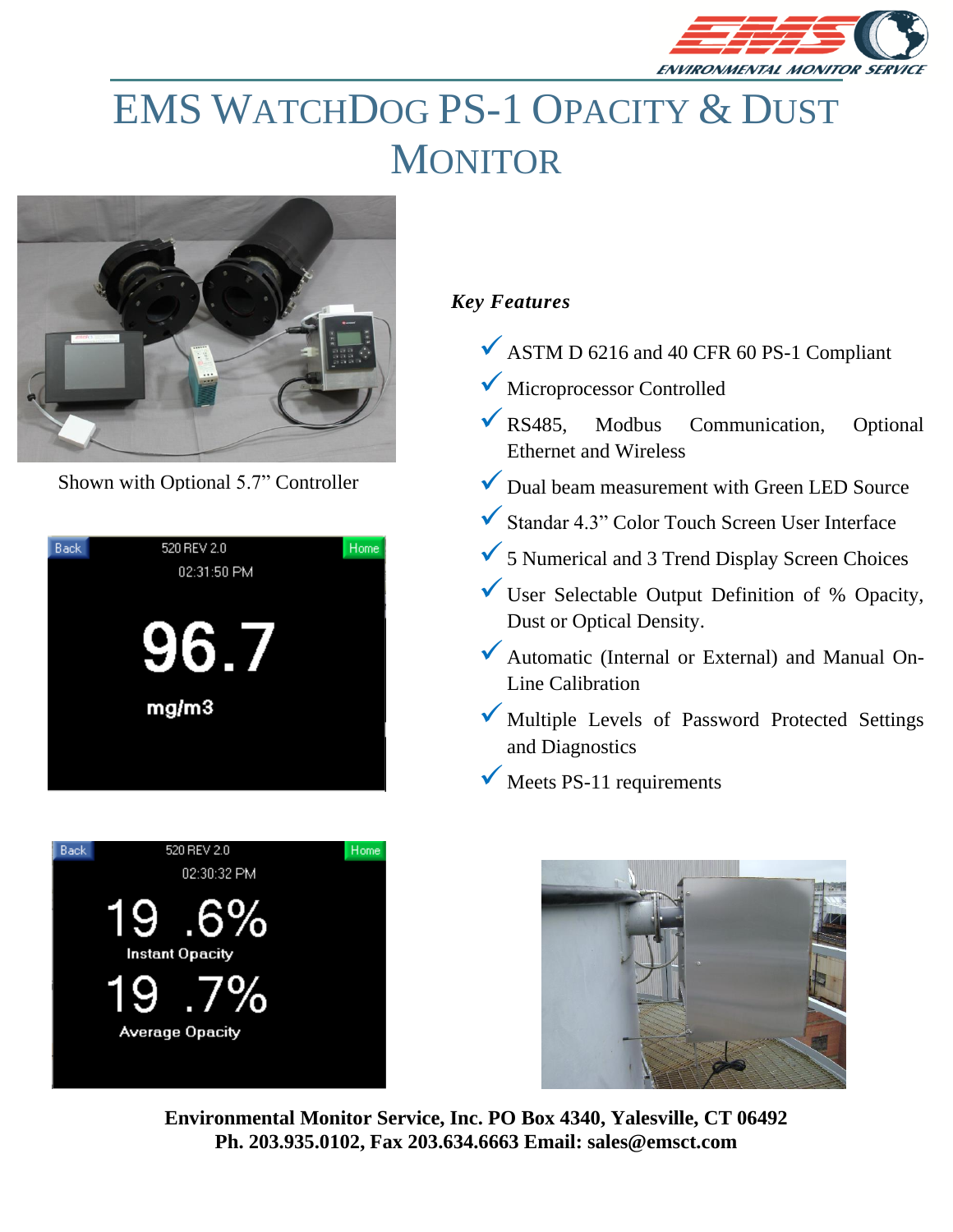

## EMS WATCHDOG PS-1 OPACITY & DUST **MONITOR**

#### *System and Measurement Principle*

The EMS WatchDog PS-1 system consists of an optical transceiver mounted on one side of the stack and a retro reflector mounted on the other. The LSEM (LED Source Electronic Modulation) measurement beam is projected across the stack to a retro reflector, which reflects it back across the stack. The output of the transceiver is sent to the touch screen user interface via Modbus RS485 where the signal is analyzed and displayed. This intuitively designed controller includes five selectable displays and four 4-20mA outputs.



Transceiver Microprocessor Board



#### *Applications*

- $\sqrt{\overline{P}}$  Power Plants  $\sqrt{\overline{Boile}}$  $\checkmark$  Electrostatic Precipitators ✓Filter Bag Houses ✓Refineries  $\checkmark$  Cement Plants
	- ✓Combustion Furnaces

✓Process Industries

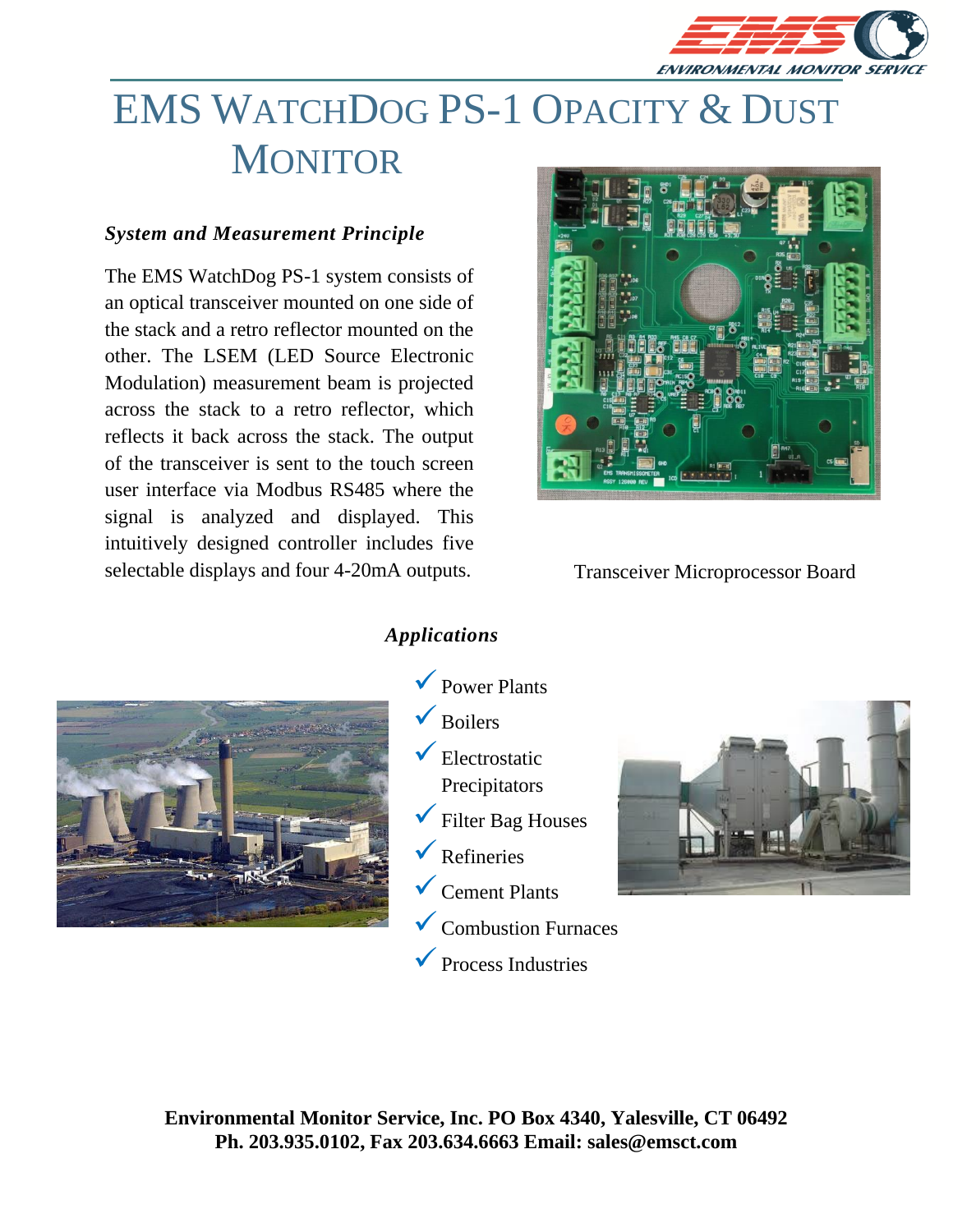

### EMS WATCHDOG PS-1 OPACITY & DUST **MONITOR**

#### *Smart Service Module (SSM)*

The newly developed **Smart Service Module** is located inside the stainless-steel weather cover and utilizes Modbus communication over RS485 (2 wire) cable connected to the transceiver and control unit. Many of the control unit functions are accessible at the sensor location. This service module is useful for trouble shooting, PM/Audits and setup. It also eliminates the necessity for a second technician at the mounting location







Central Information Display (CID)

#### *Optional Accessories/Services*

- ✓Stainless Steel Weather Covers
- ✓Customizable CID (Central Information Display)
- $\checkmark$  Wireless Communications
- $\checkmark$  Custom Engineering
- ✓Startup and Certification
- ✓Procedure 3 Required Off-Stack Zero Kit
- ✓Certified Neutral Density Filter sales and calibration
- $\checkmark$  Flange Adapters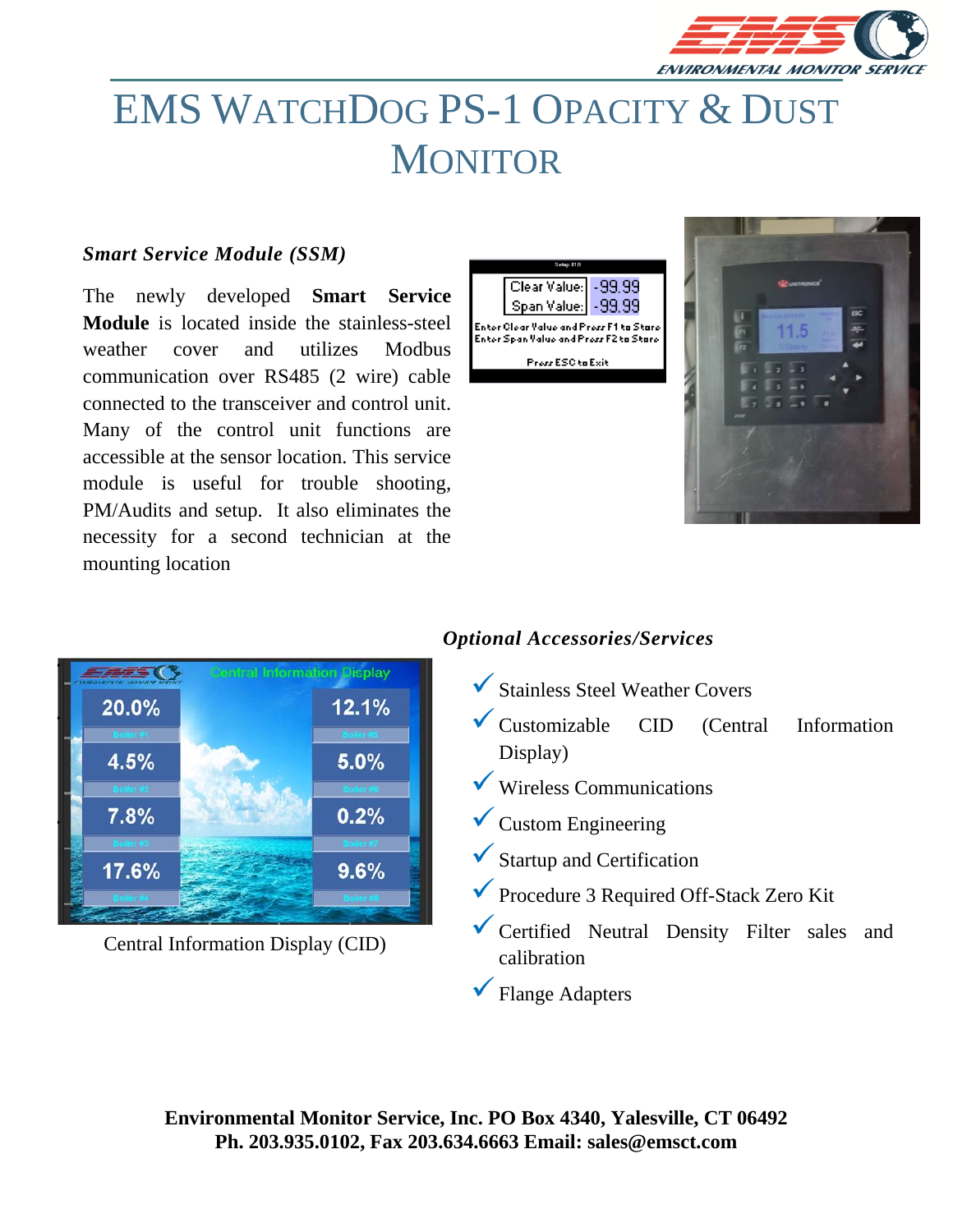

| <b>PS-1 Transceiver/ Reflector</b><br><b>Specifications:</b> |                                                                                    |
|--------------------------------------------------------------|------------------------------------------------------------------------------------|
| <b>Enclosure</b>                                             | <b>NEMA 4 watertight enclosure.</b>                                                |
| <b>Sensors</b>                                               | <b>NEMA 4 Anodized Aluminum</b>                                                    |
| <b>Path Length</b>                                           | Distance dependent.                                                                |
| <b>Optical System</b>                                        | <b>PS-1 Double Pass, LED</b>                                                       |
| <b>Reflector</b>                                             | Distance dependent.                                                                |
| <b>Light Source Aging Compensation</b>                       | <b>Automatic</b>                                                                   |
| <b>Light Source Life</b>                                     | $62,000$ hours ( $> 7$ years) Field replaceable                                    |
|                                                              |                                                                                    |
| <b>Ambient Temperature Limits</b>                            | 0 to $+130^{\circ}$ F (-17 to $+54^{\circ}$ C) (Cold weather<br>option available). |
| <b>Process Gas</b>                                           | Up to $750^{\circ}$ F (400 $^{\circ}$ C),                                          |
| <b>Alignment Verification</b>                                | Built-in through-the-lens system standard                                          |
| <b>Mounting Flanges</b>                                      | 3 inch IPS, 150# flange. Others available.                                         |
| <b>Ambient Light Immunity</b>                                | <b>Solid-state modulation (Meets ASTM</b><br>D6216)                                |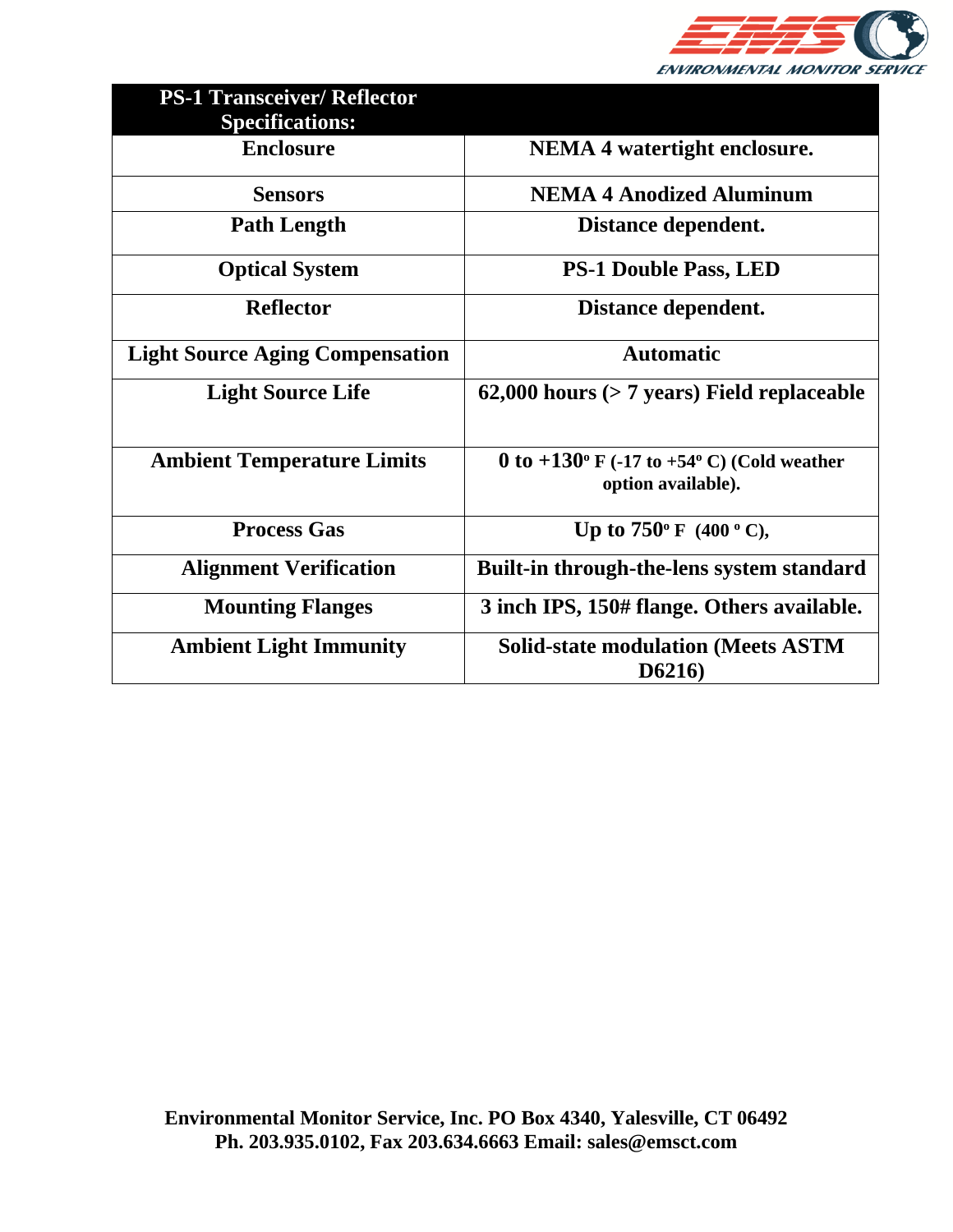

| <b>Design and performance:</b>              | Meet or exceeds 40 CFR 60 appendix B, PS-1 and<br><b>ASTM D 6216</b>                          |
|---------------------------------------------|-----------------------------------------------------------------------------------------------|
| <b>Spectral Response</b>                    | Peak 500 to 600nm, less than 10% of peak response<br>outside 400 to 700 nm.                   |
| Angle of View/Angle of<br><b>Projection</b> | $AV < 4^{\circ}, AP < 4^{\circ}.$                                                             |
| <b>Calibration</b><br>Error/accuracy        | $+/- 1\%$ of full scale                                                                       |
| <b>Response time</b>                        | $< 10$ second                                                                                 |
| 24 Hour Zero/<br><b>Calibration Drift</b>   | $< 0.5\%$ / $< 0.5\%$                                                                         |
| <b>Operational Period</b>                   | In excess of 336 Hrs.                                                                         |
| <b>Zero/Span Calibration</b>                | Manual or Puss button for automatic gain, LED,<br><b>Zero, Span and linearity calibration</b> |
| Process gas                                 | Up to $750 °F$ (400 °C) standard, higher available-contact<br>factory.                        |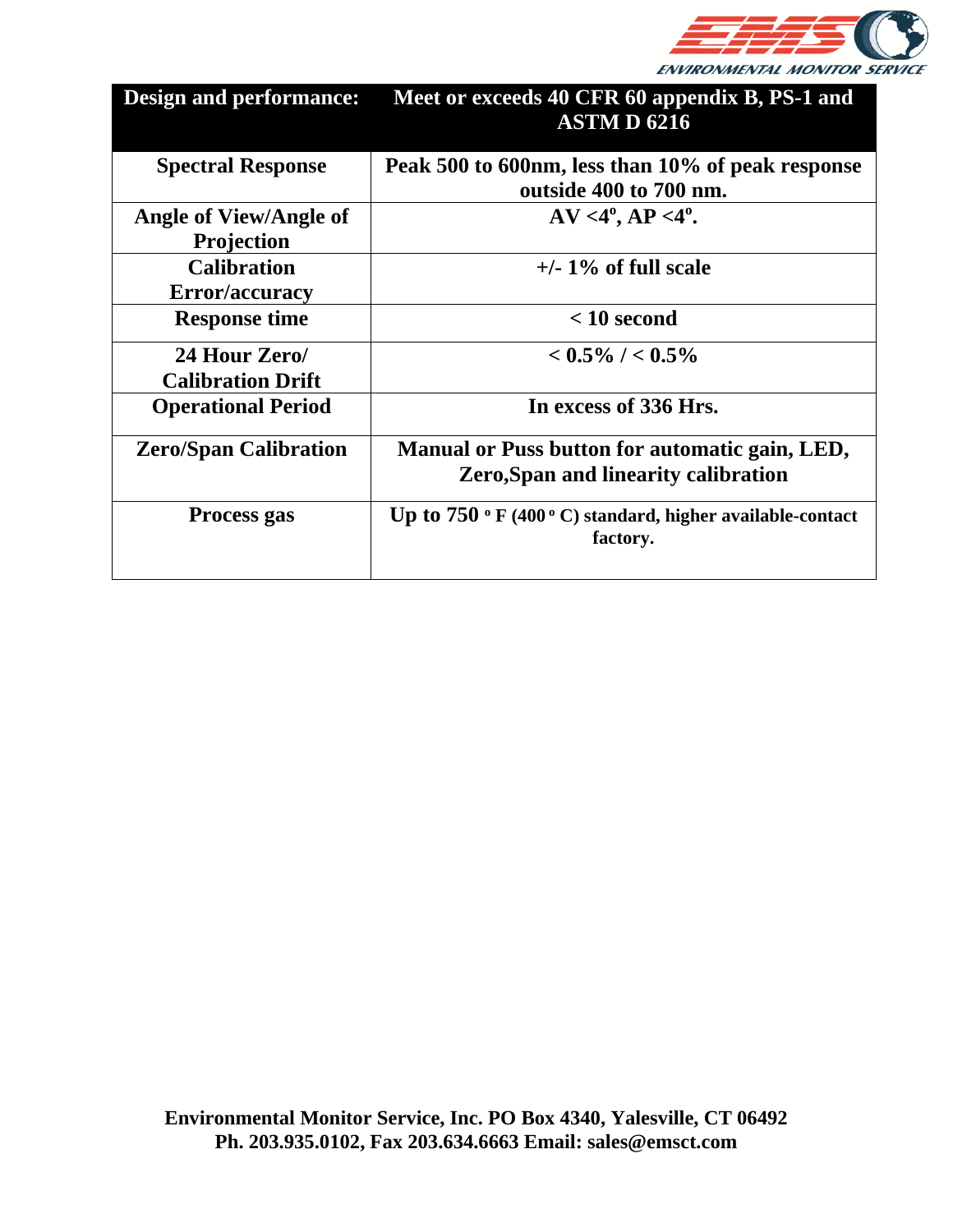

| <b>EMS PS-1 WatchDog</b><br><b>Specifications:</b> | <b>Environmental Monitor Service, Inc.</b>                            |
|----------------------------------------------------|-----------------------------------------------------------------------|
| <b>Enclosure Cut Out</b>                           | IP65/NEMA4X (when panel mounted),                                     |
|                                                    | 91x122.5mm (3.6" x 4.8"). Power 24Vdc +/- 10%.                        |
| <b>Sensors</b>                                     | <b>NEMA 4 Anodized Aluminum</b>                                       |
| <b>EMS</b> provided 24Vdc                          | Input: 90-240 VAC, 50/60 Hz, 0.55 amp +10%                            |
| <b>Supply</b>                                      |                                                                       |
| <b>Color Graphic Display</b>                       | 4.3" Viewing area, LED Backlight                                      |
| <b>Approvals</b>                                   | CE, UL, cUL                                                           |
| <b>Measurement Ranges</b>                          | -5 to 99% Opacity                                                     |
| <b>Display Resolution</b>                          | 0.1 for Opacity                                                       |
| <b>Process Display screens</b>                     | <b>Selectable Display pages.</b>                                      |
| <b>Battery back up</b>                             | 7 years typical at 25 °C                                              |
| 4-20mA Outputs                                     | Two (2), 800 ohms max individually customer                           |
|                                                    | selected F.S. ranges and modes.                                       |
| <b>Relay Contacts</b>                              | 6 relays for alarms, Field programmable.                              |
| <b>Alarm Reset</b>                                 | <b>Automatic and manual.</b>                                          |
| Cal cycle initiate                                 | Manual on demand, Remote initiated or Internal<br>Clock.              |
| <b>Opacity Exit Correlation</b>                    | $0.3 \text{ to } 1.0$                                                 |
| $(Lx / 2*Lt)$                                      |                                                                       |
| <b>Environment</b>                                 | Operational temperature 0 to $50^{\circ}$ C (32 to 122 $^{\circ}$ F). |
| <b>Network</b>                                     | Protocol: MODBUS (ASCII or RTU mode), type<br><b>RS-485</b>           |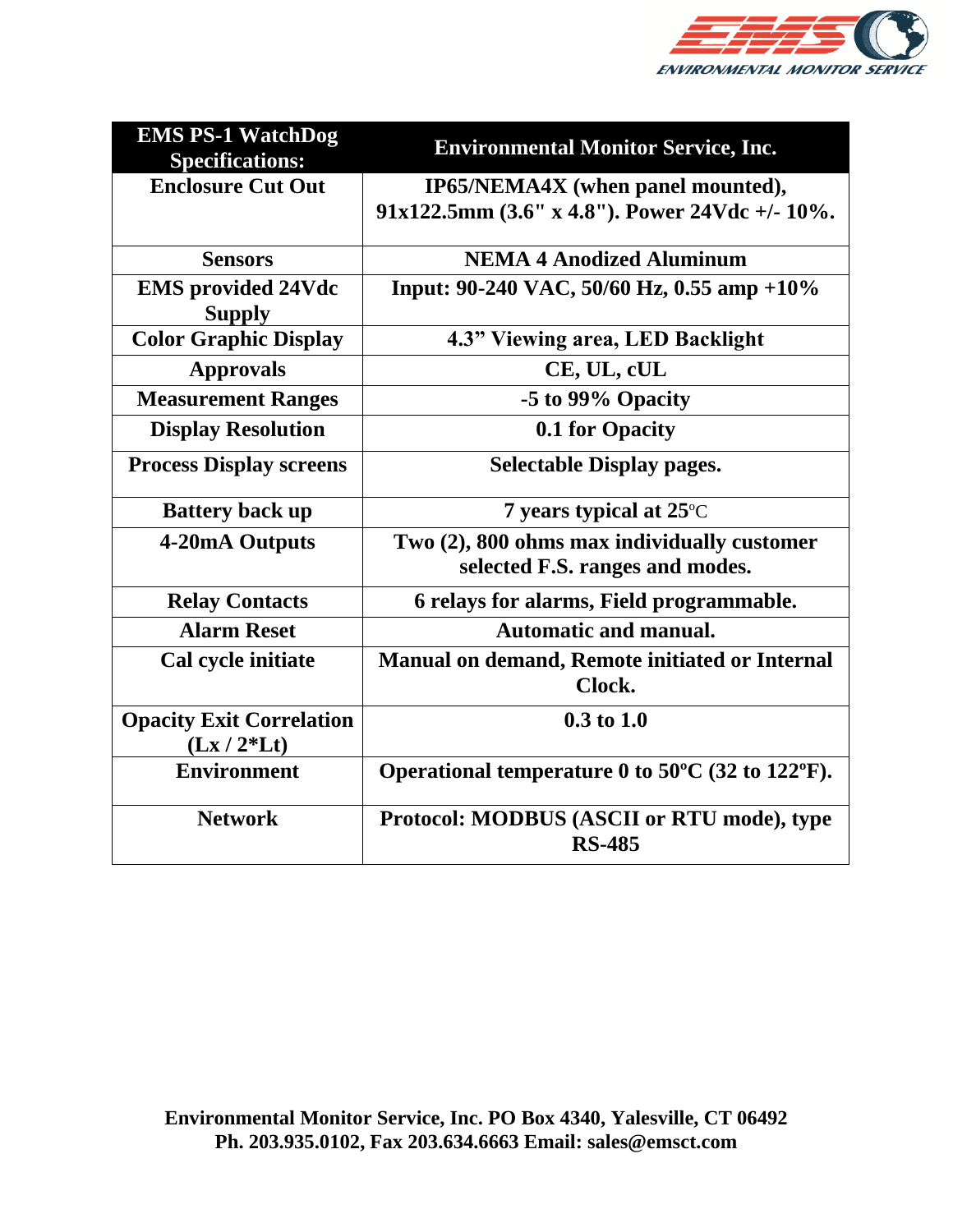

| <b>WatchDog Smart Service Module</b><br><b>(SSM) Specifications:</b> | <b>Environmental Monitor Service, Inc.</b>    |
|----------------------------------------------------------------------|-----------------------------------------------|
| <b>Enclosure</b>                                                     | <b>Stainless Steel when in EMS WC,</b>        |
|                                                                      | NEMA 4X plastic when stand alone.             |
| <b>Graphic Display</b>                                               | 1.5x2.25" Viewing area, LED                   |
|                                                                      | <b>Backlight</b>                              |
| <b>Approvals</b>                                                     | CE, UL, cUL                                   |
| <b>Network</b>                                                       | Protocol: MODBUS type RS-485.                 |
| <b>RCU Display Resolution</b>                                        | 0.1 for Opacity RCU, mg, 0.01 O.D.            |
|                                                                      | with DUST RCU                                 |
| <b>Process Display screens</b>                                       | Local display for, Sensor data, Service       |
|                                                                      | selections, Fault displays.                   |
| <b>Home Screen Navigation with touch</b>                             | <b>Information and user interface for</b>     |
| keypad for data entry                                                | Calibration.                                  |
| <b>Battery back up</b>                                               | Memory held 7 years typical at 25°C           |
| Cal cycle initiate                                                   | <b>Manual push button</b>                     |
| <b>Environment</b>                                                   | Operational temperature $0$ to $50^{\circ}$ C |
|                                                                      | $(32 \text{ to } 122$ <sup>o</sup> F)         |
| <b>EMS</b> provided 24Vdc Supply                                     | Input: 90-240 VAC, 50/60 Hz, 0.55             |
|                                                                      | $amp + 10\%$                                  |
| 2-wire to EMS Control Unit (RCU)                                     | <b>RS485 Modbus to Control Unit</b>           |